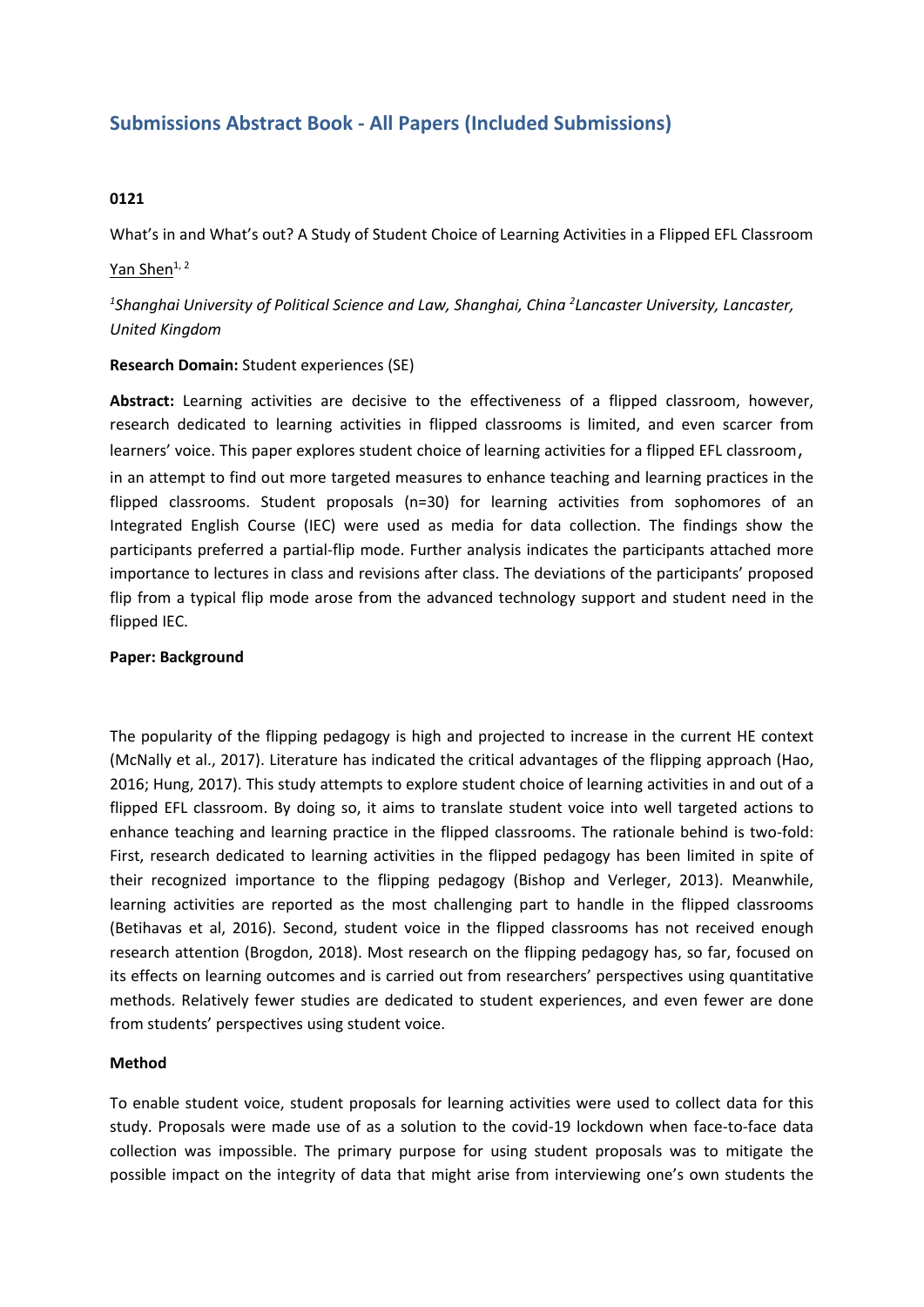teacher researcher was lecturing. Besides, the author expected <sup>a</sup> proposal in the written form allowed time for deliberation, hence, ideas expressed in it could be more valid and sensible than oral responses. The collected data were analyzed thematically and were dedicated to answering the research questions below:

1. What is the flip mode that most students propose for the flipped IEC according to the learning activities they allocate in and out of class?

- 2. To what extent is the student proposed mode different from the typical flip?
- 3. What might be the causes of the differences?
- 4. What are the implications for improvement?

## **Findings**

The majority of the participants in this study showed <sup>a</sup> preference for partial flip of IEC, with lectures both in and out of class. In addition, the participants proposed <sup>a</sup> variety of learning activities and resources in and out of class. Taking all these learning activities and resources into account, the participants, on the whole, tend to have knowledge-oriented learning activities and resources allocated online where they can make use of these resources multiple times to consolidate and facilitate their learning. They intend to allocate what is deemed as important and difficult in class, such as text-related learning activities, where they can take advantage of face-to-face interaction and monitoring to learn effectively and efficiently. In general, the proposed learning activities demonstrate the following features: First, the participants show <sup>a</sup> very conventional understanding as to how the class should be delivered, with most text-related activities in class and other activities outside the class. Second, except that text lecturing and text extensions are almost evenly allocated in and out of class, the participants show <sup>a</sup> clear preference for learning activities in or out of class. This indicates, thirdly, that they are well aware of the strengths of online and face-to-face learning

The proposed flip differs from <sup>a</sup> typical mode in the following main three aspects: The majority of the participants proposed <sup>a</sup> partial flip featuring lectures and learning activities and resources distributed both in and out of class; the participants attached very little importance to pre-class preparation; they showed limited inclination to interact or collaborate.

Technological advances and learner need are the two major factors that lead to the deviations between an ideal flip and the actual flip proposed in this study. The gap between the participants' expressed need in their proposals and their actual need for effective learning indicates that students may not really know what they actually need, what they need to do and how they should do it to learn effectively and efficiently. This explains, to some extent, why the participants cannot fully exploit technology support for learning, and why they pay less attention to pre-class preparation and interaction. These underlying causes of differences imply that to enhance teaching and learning practices in the flipped IEC, carefully planned student support is needed.

**References:** Betihavas, V., Bridgman, H., Kornhaber, R., & Cross, M. (2016). The evidence for 'flipping out': A systematic review of the flipped classroom in nursing education. Nurse Education Today, 38: 15-21.